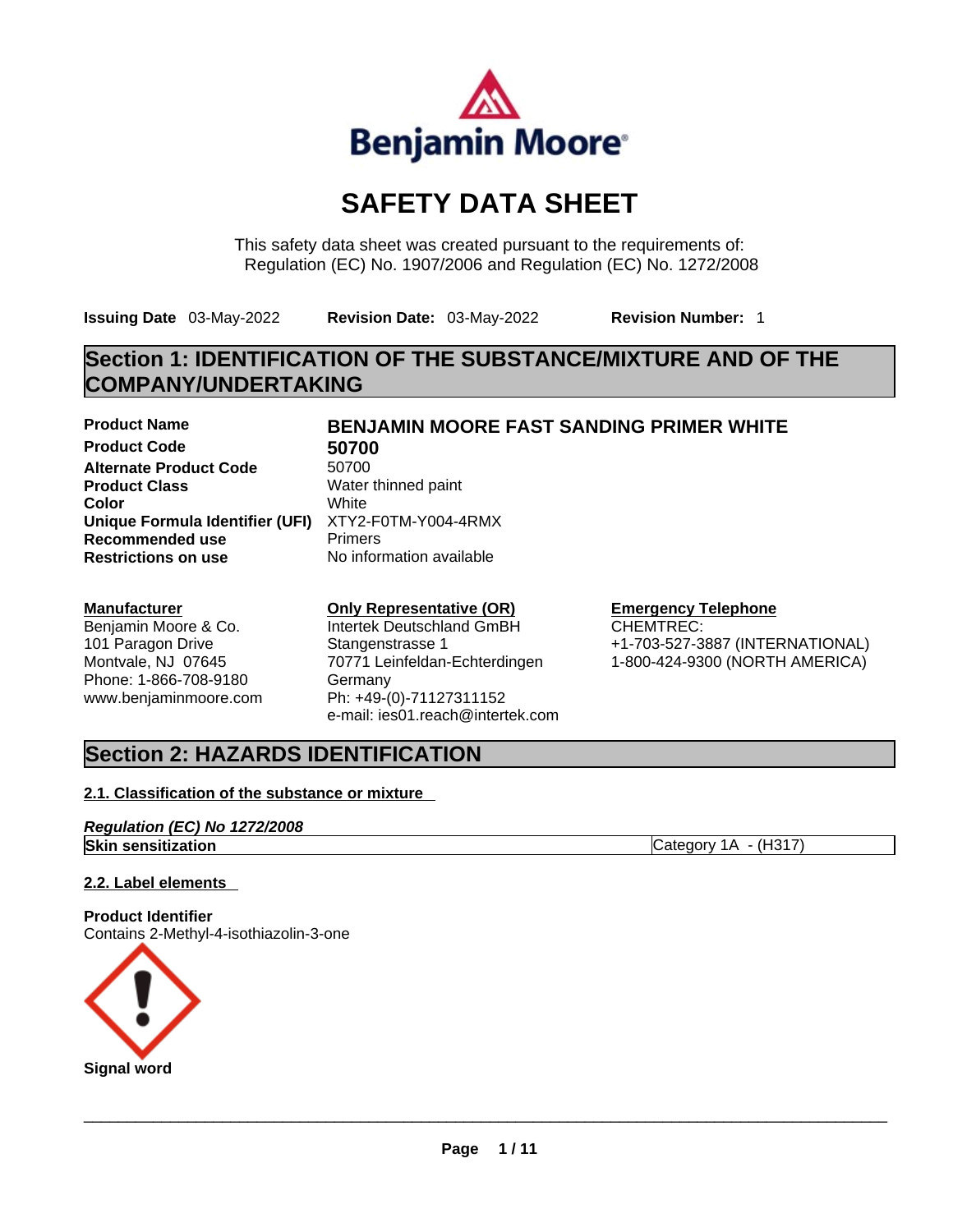#### Warning

#### **Hazard statements**

H317 - May cause an allergic skin reaction

EUH211 - Warning! Hazardous respirable droplets may be formed when sprayed. Do not breathe spray or mist EUH208 - Contains (1,2-Benzisothiazolin-3-one, 5-Chloro-2-methyl-3(2H)-isothiazolone mixture with 2-methyl-3(2H)-isothiazolone (3:1)). May produce an allergic reaction

#### **Precautionary Statements - EU (§28, 1272/2008)**

P101 - If medical advice is needed, have product container or label at hand

P102 - Keep out of reach of children

P261 - Avoid breathing dust/fume/gas/mist/vapors/spray

P280 - Wear protective gloves

P321 - Specific treatment (see supplemental first aid instructions on this label)

P501 - Dispose of contents/ container to an approved waste disposal plant

#### **2.3. Other hazards**

**General Hazards No information available** 

# **3. Composition/information on ingredients**

#### **3.1 Substances**

#### **3.2 Mixtures**

| <b>Chemical name</b>                                                                            | <b>EINECS/ELINCS No.</b> | <b>CAS No.</b> | Weight-%            | <b>Classification</b><br>according to<br><b>Requlation (EC) No.</b><br>1272/2008 [CLP]                                                                                                            | <b>REACH registration</b><br>number |
|-------------------------------------------------------------------------------------------------|--------------------------|----------------|---------------------|---------------------------------------------------------------------------------------------------------------------------------------------------------------------------------------------------|-------------------------------------|
| Titanium dioxide                                                                                | 236-675-5<br>257-372-4   | 13463-67-7     | $>=10 - 15$         | Not available                                                                                                                                                                                     | 01-2119489379-17-01<br>68           |
| Talc                                                                                            | 238-877-9                | 14807-96-6     | $>= 5 - 10$         | Not available                                                                                                                                                                                     | Not available                       |
| Limestone                                                                                       | 215-279-6                | 1317-65-3      | $>=1 - 5$           | Not available                                                                                                                                                                                     | Not available                       |
| Kaolin, calcined                                                                                | 266-340-9                | 66402-68-4     | $>=1 - 5$           | Not available                                                                                                                                                                                     | Not available                       |
| 1,2-Benzisothiazolin-3-one                                                                      | 220-120-9                | 2634-33-5      | $>=0.01 - 0.05$     | Acute Tox 4 (H302)<br>Skin Irrit. 2 (H315)<br>Eye Dam. 1 (H318)<br>Skin Sens. 1 (H317)<br>Aquatic Acute 1<br>(H400)                                                                               | Not available                       |
| 2-Methyl-4-isothiazolin-3-one                                                                   | 220-239-6                | 2682-20-4      | $>=0.001 - 0.005$   | Skin Corr. 1B (H314)<br>Eye Dam 1 (H318)<br>Skin Sens. 1A (H317)<br>Acute Tox. 3 (H301)<br>Acute Tox. 3 (H311)<br>Acute Tox. 2 (H330)<br>Aquatic Acute 1<br>(H400)<br>Aquatic chronic 1<br>(H410) | Not available                       |
| 5-Chloro-2-methyl-3(2H)-isothi<br>azolone mixture with<br>2-methyl-3(2H)-isothiazolone<br>(3:1) | 247-500-7<br>220-239-6   | 55965-84-9     | $>=0.0001 - 0.0005$ | Acute Tox. 3 (H301)<br>Acute Tox. 2 (H310)<br>Acute Tox. 3 (H330)<br>Skin Corr. 1C (H314)<br>Eye Dam 1 (H318)<br>Skin Sens. 1 (H317)                                                              | Not available                       |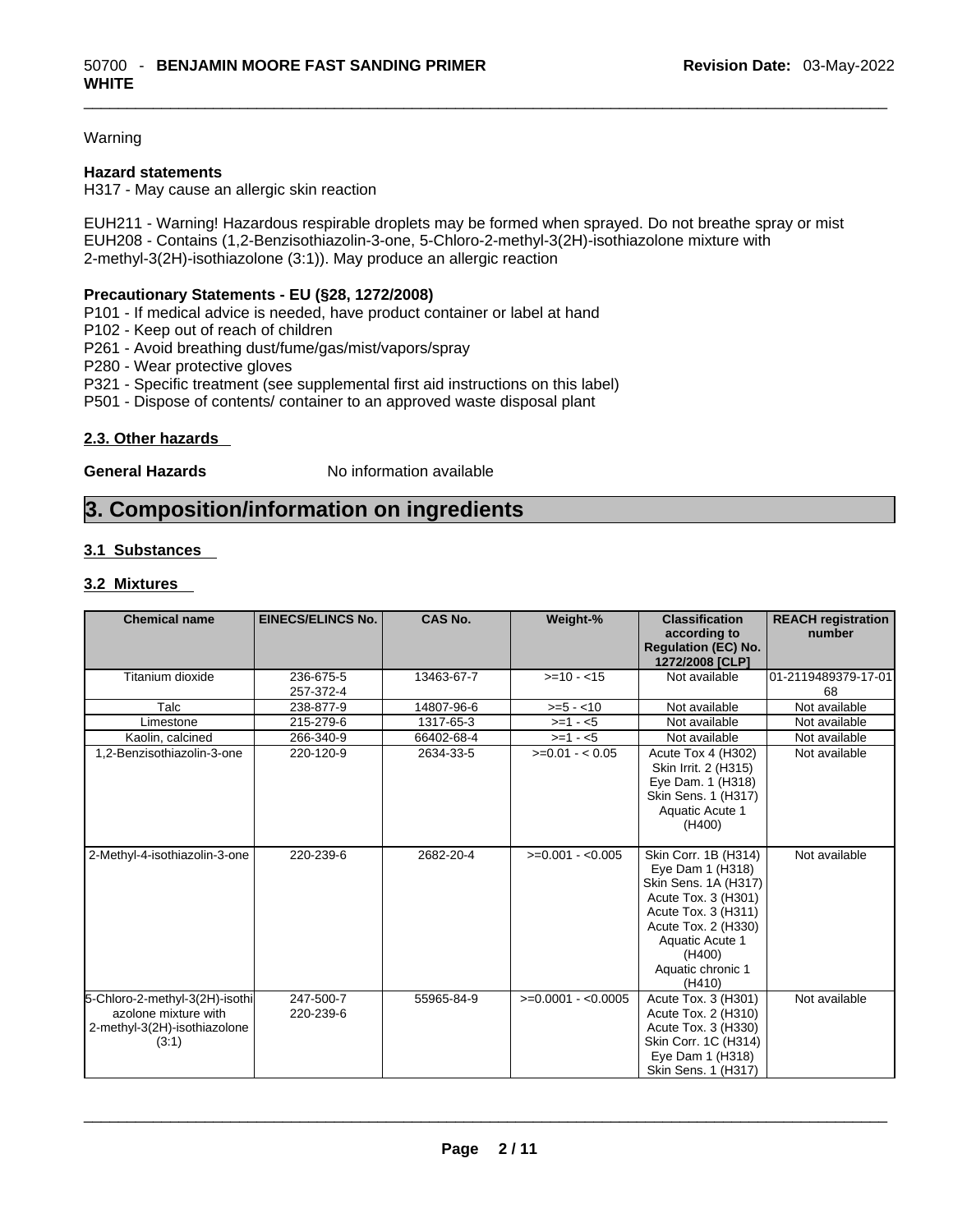| (H410) |
|--------|
|--------|

*Full text of H- and EUH-phrases: see section 16* 

# **Section 4: FIRST AID MEASURES**

**4.1. Description of first aid measures** 

| <b>Description of first aid measures</b> |                                                                                                          |
|------------------------------------------|----------------------------------------------------------------------------------------------------------|
| <b>General Advice</b>                    | No hazards which require special first aid measures.                                                     |
| <b>Eye Contact</b>                       | Rinse thoroughly with plenty of water for at least 15<br>minutes and consult a physician.                |
| <b>Skin Contact</b>                      | Wash off immediately with soap and plenty of water while<br>removing all contaminated clothes and shoes. |
| <b>Inhalation</b>                        | Move to fresh air. If symptoms persist, call a physician.                                                |
| Ingestion                                | Clean mouth with water and afterwards drink plenty of<br>water. Consult a physician if necessary.        |

**Most Important Symptoms/Effects** May cause allergic skin reaction.

**4.3. Indication of any immediate medical attention and special treatment needed** 

**Notes To Physician** Motes To Physician Treat symptomatically.

# **Section 5: FIRE FIGHTING MEASURES**

| 5.1. Extinguishing media                                   |                                                                                                            |
|------------------------------------------------------------|------------------------------------------------------------------------------------------------------------|
| <b>Suitable Extinguishing Media</b>                        | Use extinguishing measures that are appropriate to local<br>circumstances and the surrounding environment. |
| <b>Unsuitable Extinguishing Media</b>                      | No information available.                                                                                  |
| 5.2. Special hazards arising from the substance or mixture |                                                                                                            |
| <b>Specific Hazards Arising From The Chemical</b>          | Closed containers may rupture if exposed to fire or<br>extreme heat.                                       |
| Sensitivity to static discharge                            | No                                                                                                         |
|                                                            |                                                                                                            |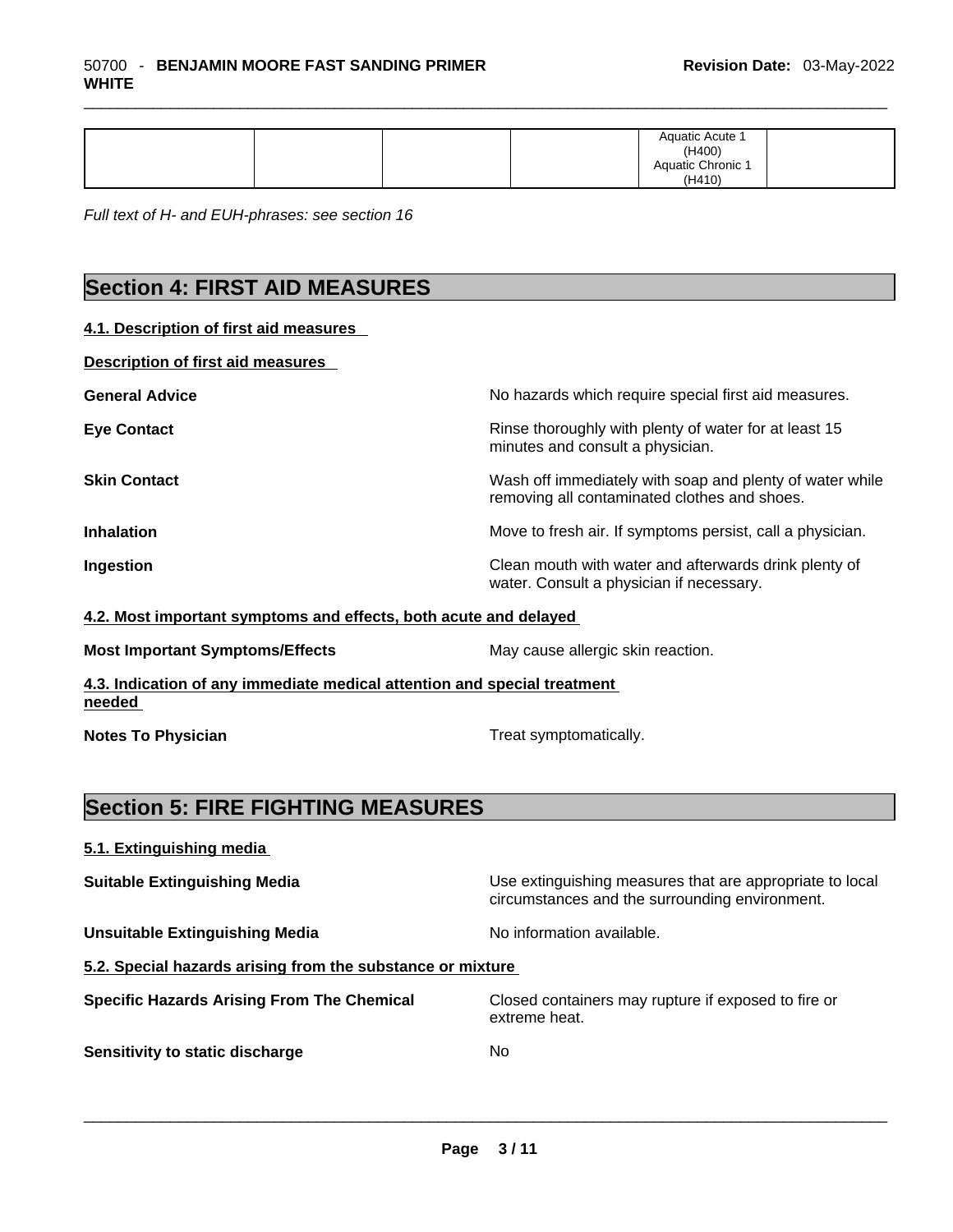| <b>Sensitivity to mechanical impact</b>                                                                      | No                                                                                                                                                                               |
|--------------------------------------------------------------------------------------------------------------|----------------------------------------------------------------------------------------------------------------------------------------------------------------------------------|
| 5.3. Advice for firefighters                                                                                 |                                                                                                                                                                                  |
| Protective equipment and precautions for firefighters Wear self-contained breathing apparatus and protective | suit.                                                                                                                                                                            |
| <b>Section 6: ACCIDENTAL RELEASE MEASURES</b>                                                                |                                                                                                                                                                                  |
| 6.1. Personal precautions, protective equipment and emergency procedures                                     |                                                                                                                                                                                  |
| <b>Personal Precautions</b>                                                                                  | Avoid contact with skin, eyes and clothing. Ensure<br>adequate ventilation.                                                                                                      |
| <b>Other Information</b>                                                                                     | Observe all relevant local and international regulations.                                                                                                                        |
| 6.2. Environmental precautions                                                                               |                                                                                                                                                                                  |
| <b>Environmental precautions</b>                                                                             | Prevent spreading of vapors through sewers, ventilation<br>systems and confined areas.                                                                                           |
| 6.3. Methods and material for containment and cleaning up                                                    |                                                                                                                                                                                  |
| <b>Methods for Containment</b>                                                                               | Absorb with inert material and place in suitable container<br>for disposal.                                                                                                      |
| <b>Methods for Cleaning Up</b>                                                                               | Clean contaminated surface thoroughly.                                                                                                                                           |
| 6.4. Reference to other sections                                                                             |                                                                                                                                                                                  |
| <b>Other information</b>                                                                                     | See Section 12 for additional information.                                                                                                                                       |
| <b>Section 7: HANDLING AND STORAGE</b>                                                                       |                                                                                                                                                                                  |
| 7.1. Precautions for safe handling                                                                           |                                                                                                                                                                                  |
| <b>Handling</b>                                                                                              | Avoid contact with skin, eyes and clothing. Avoid breathing<br>vapors, spray mists or sanding dust. In case of insufficient<br>ventilation, wear suitable respiratory equipment. |
| <b>Hygiene Measures</b>                                                                                      | Wash thoroughly after handling.                                                                                                                                                  |
| 7.2. Conditions for safe storage, including any incompatibilities                                            |                                                                                                                                                                                  |
| <b>Storage</b>                                                                                               | Keep container tightly closed. Keep out of the reach of<br>children.                                                                                                             |
| 7.3. Specific end use(s)                                                                                     |                                                                                                                                                                                  |
| <b>Specific Uses</b>                                                                                         | Architectural coating. Apply as directed. Refer to product<br>label / literature for specific instructions.                                                                      |
| <b>Risk Management Methods (RMM)</b>                                                                         | Not Applicable.                                                                                                                                                                  |
|                                                                                                              |                                                                                                                                                                                  |
|                                                                                                              |                                                                                                                                                                                  |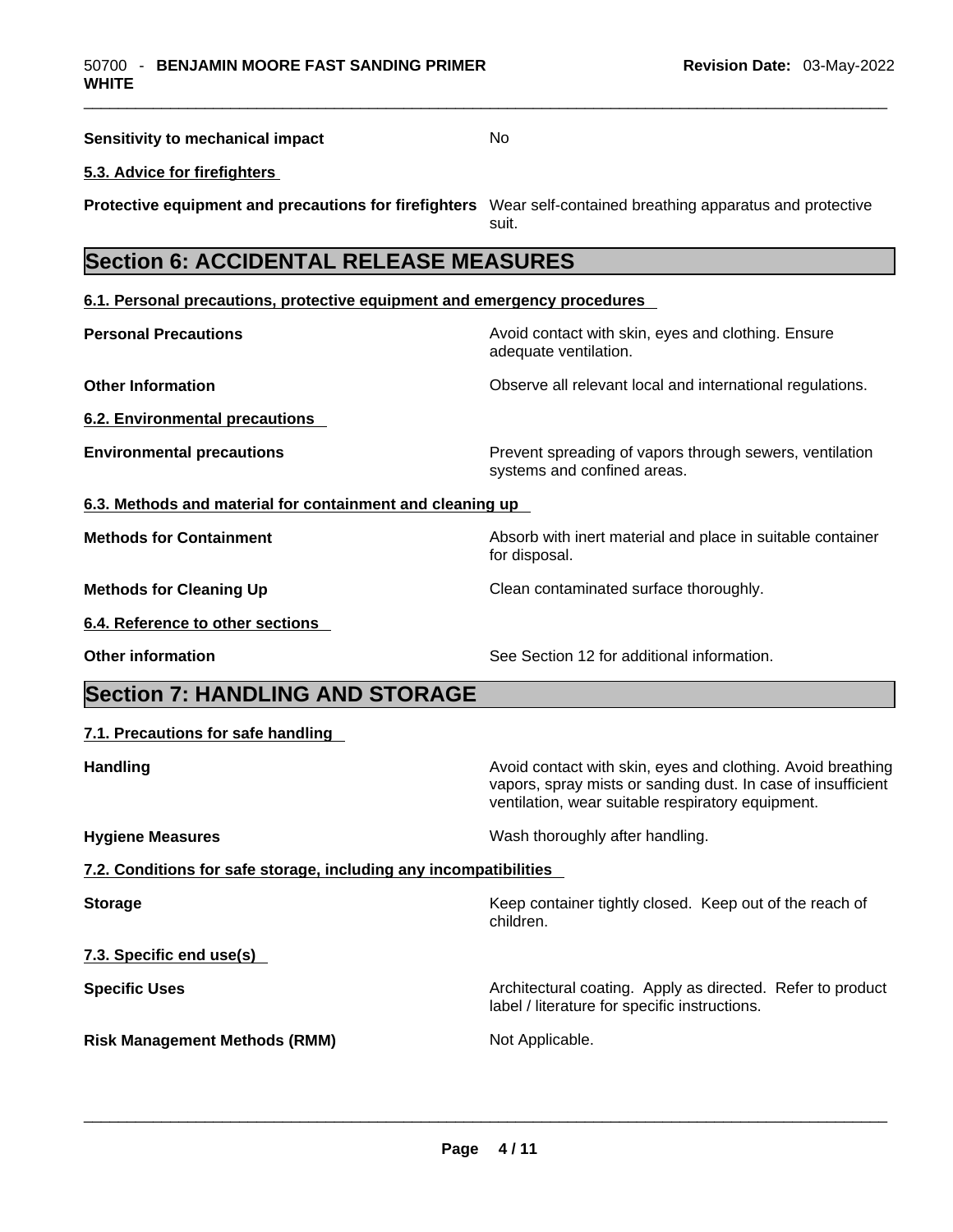# **8. Exposure controls/personal protection**

#### **8.1. Control parameters**

| <b>Chemical name</b> | <b>European Union</b>                                                            | <b>Belgium</b>              | <b>Bulgaria</b>             |                            |                            | <b>Cyprus</b>                                         | <b>France</b>             | Ireland                      |
|----------------------|----------------------------------------------------------------------------------|-----------------------------|-----------------------------|----------------------------|----------------------------|-------------------------------------------------------|---------------------------|------------------------------|
| Titanium dioxide     |                                                                                  | TWA: 10 mg/m <sup>3</sup>   | TWA: 10.0 mg/m <sup>3</sup> |                            |                            |                                                       | TWA: 10 mg/m <sup>3</sup> | TWA: 10 mg/m <sup>3</sup>    |
| 13463-67-7           |                                                                                  |                             | TWA: 1.0 mg/m <sup>3</sup>  |                            |                            |                                                       |                           | TWA: $4 \text{ mg/m}^3$      |
|                      |                                                                                  |                             |                             |                            |                            |                                                       |                           | STEL: 30 mg/m <sup>3</sup>   |
|                      |                                                                                  |                             |                             |                            |                            |                                                       |                           | STEL: 12 mg/m <sup>3</sup>   |
| Talc                 |                                                                                  | TWA: $2 \text{ mg/m}^3$     | TWA: 1.0 fiber/cm3          |                            |                            |                                                       |                           | TWA: 10 mg/m <sup>3</sup>    |
| 14807-96-6           |                                                                                  |                             | TWA: 6.0 mg/m <sup>3</sup>  |                            |                            |                                                       |                           | TWA: 0.8 mg/m <sup>3</sup>   |
|                      |                                                                                  |                             | TWA: 3.0 mg/m <sup>3</sup>  |                            |                            |                                                       |                           | STEL: 30 mg/m <sup>3</sup>   |
|                      |                                                                                  |                             |                             |                            |                            |                                                       |                           | STEL: 2.4 mg/m <sup>3</sup>  |
| Limestone            |                                                                                  | TWA: 10 mg/m <sup>3</sup>   | TWA: 1.0 fiber/cm3          |                            |                            |                                                       |                           | TWA: 10 mg/m <sup>3</sup>    |
| 1317-65-3            |                                                                                  |                             | TWA: $10 \text{ mg/m}^3$    |                            |                            |                                                       |                           | TWA: $4 \text{ mg/m}^3$      |
|                      |                                                                                  |                             |                             |                            |                            |                                                       |                           | STEL: 30 mg/m <sup>3</sup>   |
|                      |                                                                                  |                             |                             |                            |                            |                                                       |                           | STEL: 12 mg/m <sup>3</sup>   |
| Kaolin, calcined     | $\mathbf{r}$                                                                     | $\mathbf{r}$                | TWA: 0.05 mg/m <sup>3</sup> |                            |                            | TWA: 0.2 mg/m <sup>3</sup>                            | $\overline{a}$            | TWA: $5 \text{ mg/m}^3$      |
| 66402-68-4           |                                                                                  |                             | TWA: 1.0 mg/m <sup>3</sup>  |                            |                            | TWA: 0.05 mg/m <sup>3</sup>                           |                           | TWA: 0.2 mg/m <sup>3</sup>   |
|                      |                                                                                  |                             |                             |                            |                            |                                                       |                           | TWA: 0.05 mg/m <sup>3</sup>  |
|                      |                                                                                  |                             |                             |                            |                            |                                                       |                           | STEL: 10 mg/m <sup>3</sup>   |
|                      |                                                                                  |                             |                             |                            |                            |                                                       |                           | STEL: 0.6 mg/m <sup>3</sup>  |
|                      |                                                                                  |                             |                             |                            |                            |                                                       |                           | STEL: 0.15 mg/m <sup>3</sup> |
| <b>Chemical name</b> | Germany                                                                          | Greece                      | Hungary                     |                            |                            | Iceland                                               | Italy                     | Latvia                       |
| Titanium dioxide     |                                                                                  | TWA: 10 mg/m <sup>3</sup>   |                             |                            |                            | 6 mg/m <sup>3</sup> TWA                               |                           | TWA: 10 mg/m <sup>3</sup>    |
| 13463-67-7           |                                                                                  | TWA: $5 \text{ mg/m}^3$     |                             |                            |                            |                                                       |                           |                              |
| Talc                 | TWA: 1.25 mg/m <sup>3</sup>                                                      | TWA: 10 mg/m <sup>3</sup>   | TWA: $2 \text{ mg/m}^3$     |                            |                            |                                                       |                           |                              |
| 14807-96-6           | TWA: 10 mg/m <sup>3</sup>                                                        | TWA: $2 \text{ mg/m}^3$     |                             |                            |                            |                                                       |                           |                              |
| Limestone            |                                                                                  | TWA: 10 mg/m <sup>3</sup>   | TWA: $10 \text{ mg/m}^3$    |                            |                            | $\blacksquare$                                        | $\mathbf{r}$              | $\overline{a}$               |
| 1317-65-3            |                                                                                  | TWA: $5 \text{ mg/m}^3$     |                             |                            |                            |                                                       |                           |                              |
| Kaolin, calcined     | TWA: 0.2 mg/m <sup>3</sup>                                                       | TWA: 0.2 mg/m <sup>3</sup>  |                             |                            |                            | ÷.                                                    | $\overline{a}$            | TWA: $2 \text{ mg/m}^3$      |
| 66402-68-4           | TWA: 0.02 mg/m <sup>3</sup>                                                      | TWA: 0.05 mg/m <sup>3</sup> |                             |                            |                            |                                                       |                           | TWA: 0.2 mg/m <sup>3</sup>   |
|                      |                                                                                  | TWA: $5 \text{ mg/m}^3$     |                             |                            |                            |                                                       |                           | TWA: 0.05 mg/m <sup>3</sup>  |
|                      |                                                                                  | STEL: 10 mg/m <sup>3</sup>  |                             |                            |                            |                                                       |                           |                              |
| <b>Chemical name</b> | Lithuania                                                                        | <b>Netherlands</b>          | <b>Poland</b>               |                            | Romania                    | <b>Spain</b>                                          | <b>Sweden</b>             | <b>United</b>                |
|                      |                                                                                  |                             |                             |                            |                            |                                                       |                           | Kingdom                      |
| Titanium dioxide     | TWA: $5 \text{ mg/m}^3$                                                          |                             | STEL: 30 mg/m <sup>3</sup>  |                            | TWA: 10 mg/m <sup>3</sup>  | TWA: 10 mg/m <sup>3</sup>                             | TLV: $5 \text{ mg/m}^3$   | TWA: 10 mg/m <sup>3</sup>    |
| 13463-67-7           |                                                                                  |                             | TWA: 10 mg/m <sup>3</sup>   | STEL: 15 mg/m <sup>3</sup> |                            |                                                       |                           | TWA: $4 \text{ mg/m}^3$      |
|                      |                                                                                  |                             |                             |                            |                            |                                                       |                           | STEL: 30 mg/m <sup>3</sup>   |
|                      |                                                                                  |                             |                             |                            |                            |                                                       |                           | STEL: 12 mg/m <sup>3</sup>   |
| Talc                 | TWA: $2 \text{ mg/m}^3$                                                          | TWA: 0.25                   | TWA: $4 \text{ mg/m}^3$     |                            | TWA: $2 \text{ mg/m}^3$    | TWA: $2 \text{ mg/m}^3$                               | TLV: $2 \text{ mg/m}^3$   | TWA: $1 \text{ mg/m}^3$      |
| 14807-96-6           | TWA: $1 \text{ mg/m}^3$                                                          | mg/m <sup>3</sup>           | TWA: 1 $mg/m3$              |                            |                            |                                                       | TLV: 1 $mg/m3$            | STEL: 3 mg/m <sup>3</sup>    |
| Limestone            |                                                                                  |                             |                             |                            | TWA: 10 mg/m <sup>3</sup>  | $\overline{a}$                                        |                           | TWA: 10 mg/m <sup>3</sup>    |
| 1317-65-3            |                                                                                  |                             |                             |                            |                            |                                                       |                           | TWA: $4 \text{ mg/m}^3$      |
|                      |                                                                                  |                             |                             |                            |                            |                                                       |                           | STEL: 30 mg/m <sup>3</sup>   |
|                      |                                                                                  |                             |                             |                            |                            |                                                       |                           | STEL: 12 mg/m <sup>3</sup>   |
|                      |                                                                                  |                             |                             |                            |                            | TWA: $5 \text{ mg/m}^3$                               |                           | TWA: $5 \text{ mg/m}^3$      |
| Kaolin, calcined     | TWA: 0.2 mg/m <sup>3</sup> TWA: 0.2 mg/m <sup>3</sup> STEL: 10 mg/m <sup>3</sup> |                             |                             |                            | TWA: 0.2 mg/m <sup>3</sup> |                                                       |                           |                              |
| 66402-68-4           | TWA: 0.05                                                                        | TWA: 0.05                   | TWA: $5 \text{ mg/m}^3$     |                            | TWA: 0.05                  | TWA: 0.2 mg/m <sup>3</sup>                            |                           | TWA: 0.2 mg/m <sup>3</sup>   |
|                      | mg/m <sup>3</sup>                                                                | mq/m <sup>3</sup>           | TWA: 0.2 mg/m <sup>3</sup>  |                            | mg/m <sup>3</sup> TWA: 5   | TWA: 0.05                                             |                           | TWA: 0.05                    |
|                      |                                                                                  |                             | TWA: 0.05                   |                            | mg/m <sup>3</sup>          | mg/m <sup>3</sup>                                     |                           | mg/m <sup>3</sup>            |
|                      |                                                                                  |                             | mg/m <sup>3</sup>           |                            |                            | STEL: 10 mg/m <sup>3</sup> STEL: 10 mg/m <sup>3</sup> |                           |                              |

#### **8.2. Exposure controls**

**Occupational exposure controls** 

**Personal Protective Equipment** 

**Engineering Measures Ensure 2018** Ensure adequate ventilation, especially in confined areas.

**Respiratory Protection**<br> **Respiratory Protection**<br> **In case of insufficient ventilation wear suitable respiratory**<br> **In case of insufficient ventilation wear suitable respiratory** equipment. \_\_\_\_\_\_\_\_\_\_\_\_\_\_\_\_\_\_\_\_\_\_\_\_\_\_\_\_\_\_\_\_\_\_\_\_\_\_\_\_\_\_\_\_\_\_\_\_\_\_\_\_\_\_\_\_\_\_\_\_\_\_\_\_\_\_\_\_\_\_\_\_\_\_\_\_\_\_\_\_\_\_\_\_\_\_\_\_\_\_\_\_\_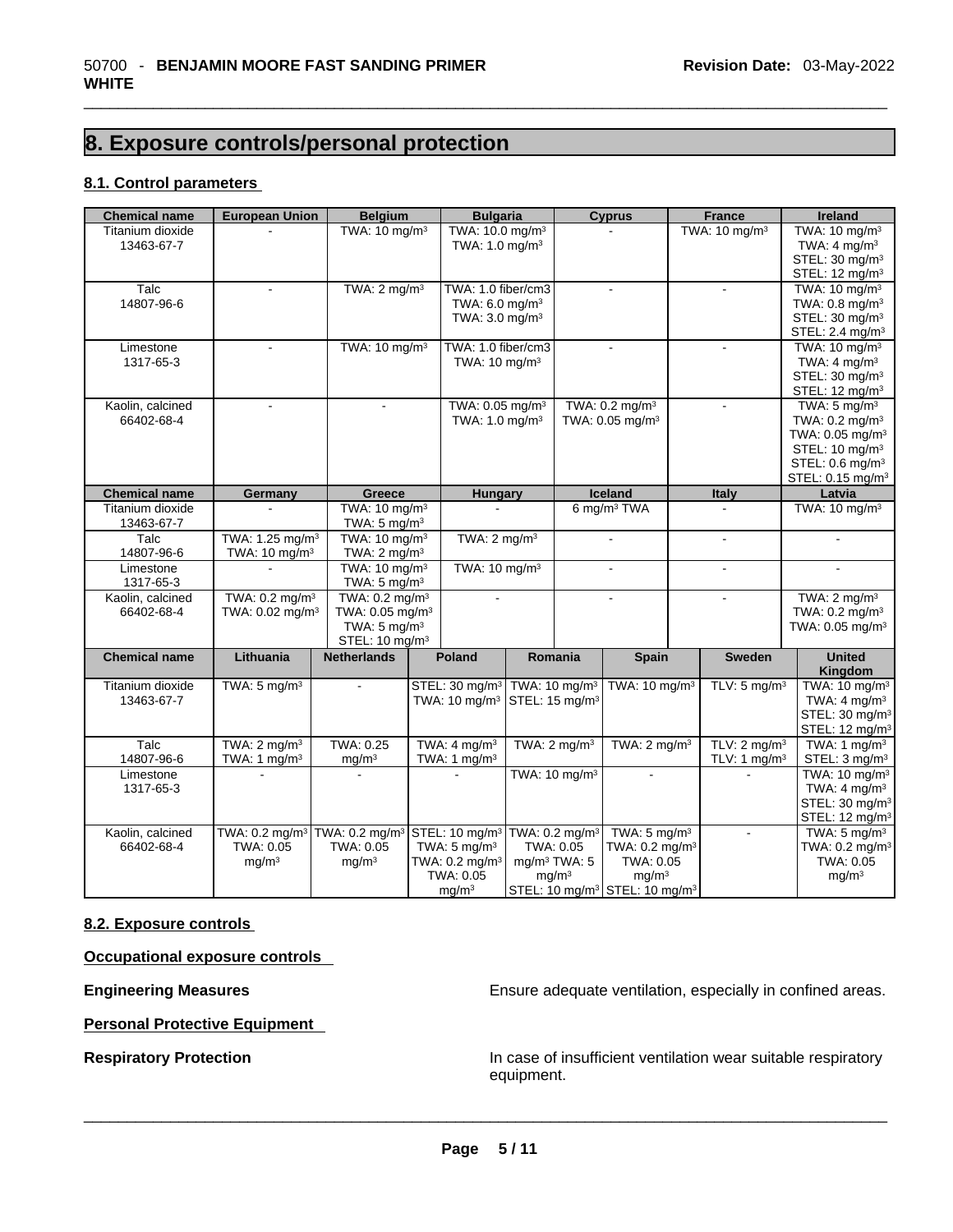**Eye Protection Eye Protection Safety glasses with side-shields.** 

**Skin Protection Contract Contract Extending Contract Contract Lightweight protective clothing.** 

Hand protection **Impervious** gloves.

**Hygiene Measures Avoid contact with skin, eyes and clothing. Remove and Avoid contact with skin, eyes and clothing. Remove and Avoid contact with skin, eyes and clothing. Remove and** wash contaminated clothing before re-use. Wash thoroughly after handling.

### **Section 9: PHYSICAL AND CHEMICAL PROPERTIES**

#### **9.1. Information on basic physical and chemical properties**

| Appearance                                         | liquid                   |                        |
|----------------------------------------------------|--------------------------|------------------------|
| Odor                                               | little or no odor        |                        |
| <b>Odor Threshold</b>                              | No information available |                        |
|                                                    | <b>Values</b>            | <b>Remarks/ Method</b> |
| <b>Property</b><br>Density (g/L)                   | 1366 - 1378              | None known             |
| <b>Relative Density</b>                            | $1.36 - 1.38$            |                        |
|                                                    | No information available | None known             |
| pH                                                 | No information available | None known             |
| <b>Viscosity (cps)</b><br>Solubility(ies)          | No information available | None known             |
|                                                    | No information available | None known             |
| <b>Water solubility</b><br><b>Evaporation Rate</b> | No information available | None known             |
| Vapor pressure                                     | No information available | None known             |
|                                                    | No information available | None known             |
| <b>Vapor density</b><br>Wt. % Solids               |                          | None known             |
|                                                    | $45 - 55$                | None known             |
| Vol. % Solids                                      | $30 - 40$<br>$45 - 55$   | None known             |
| Wt. % Volatiles                                    |                          |                        |
| Vol. % Volatiles                                   | $60 - 70$                | None known             |
| <b>Boiling Point (°C)</b>                          | 100                      | None known             |
| <b>Freezing Point (°C)</b>                         | $\Omega$                 | None known             |
| <b>Melting Point (°C)</b>                          | No information available | None known             |
| <b>Pour Point</b>                                  | No information available | None known             |
| Flash Point (°C)                                   | Not applicable           | None known             |
| <b>Flammability (solid, gas)</b>                   | No information available | None known             |
| <b>Upper flammability limit:</b>                   | No information available | None known             |
| Lower flammability limit:                          | No information available | None known             |
| <b>Autoignition Temperature (°C)</b>               | No information available | None known             |
| Decomposition Temperature (°C)                     | No information available | None known             |
| <b>Partition coefficient</b>                       | No information available | None known             |
| <b>Explosive properties</b>                        | No information available | None known             |
| <b>Oxidizing Properties</b>                        | No information available | None known             |
|                                                    |                          |                        |

# **Section 10: STABILITY AND REACTIVITY**

**10.1. Reactivity Reactivity Not Applicable.**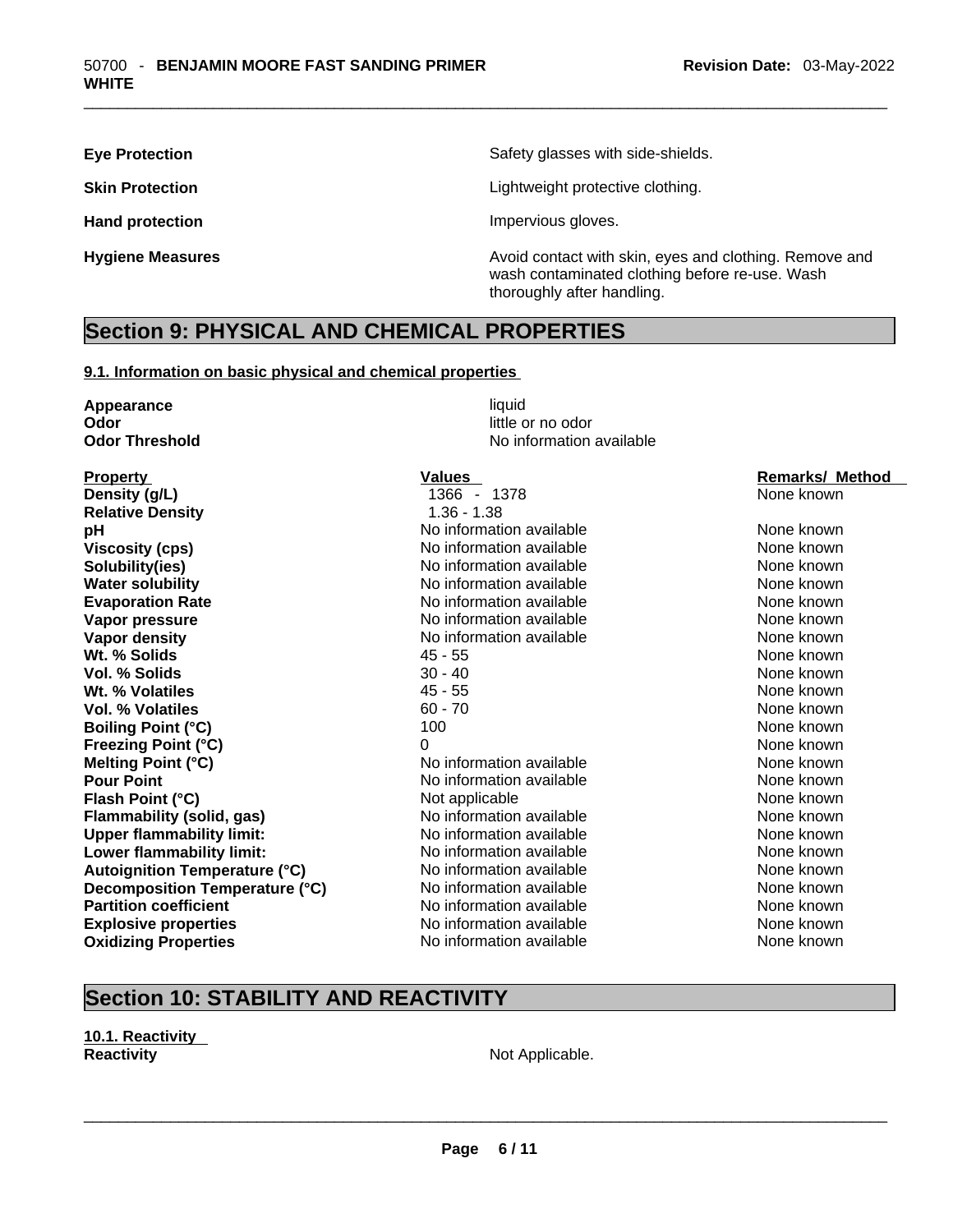| 10.2. Chemical stability                  |                                          |
|-------------------------------------------|------------------------------------------|
| <b>Chemical Stability</b>                 | Stable under normal conditions.          |
| 10.3. Possibility of hazardous reactions  |                                          |
| <b>Possibility of hazardous reactions</b> | None under normal conditions of use.     |
| 10.4. Conditions to avoid                 |                                          |
| <b>Conditions to avoid</b>                | Prevent from freezing.                   |
| 10.5. Incompatible materials              |                                          |
| <b>Incompatible Materials</b>             | No materials to be especially mentioned. |
| 10.6. Hazardous decomposition products    |                                          |
| <b>Hazardous Decomposition Products</b>   | None under normal conditions of use.     |

### **Section 11: TOXICOLOGICAL INFORMATION**

#### **11.1. Information on toxicological effects**

#### **Product Information**

| <b>Inhalation</b>     | There is no data available for this product.                                                 |
|-----------------------|----------------------------------------------------------------------------------------------|
| Eye contact           | There is no data available for this product.                                                 |
| <b>Skin contact</b>   | Repeated or prolonged skin contact may cause allergic<br>reactions with susceptible persons. |
| Ingestion             | There is no data available for this product.                                                 |
| <b>Acute Toxicity</b> |                                                                                              |

#### **The following values are calculated based on chapter 3.1 of the GHS document**

**ATEmix (oral)** 98,392.20 mg/kg

#### **Component Information**

| <b>Chemical name</b>                | Oral LD50             | <b>Dermal LD50</b>       | <b>Inhalation LC50</b>  |
|-------------------------------------|-----------------------|--------------------------|-------------------------|
| Titanium dioxide                    | $> 10000$ mg/kg (Rat) |                          |                         |
| 13463-67-7                          |                       |                          |                         |
| 1,2-Benzisothiazolin-3-one          | $= 1020$ mg/kg (Rat)  | $>$ 2000 mg/kg (Rat)     |                         |
| 2634-33-5                           |                       |                          |                         |
| 2-Methyl-4-isothiazolin-3-one       |                       | $= 200$ mg/kg (Rabbit)   |                         |
| 2682-20-4                           |                       |                          |                         |
| 5-Chloro-2-methyl-3(2H)-isothiazolo | $= 53$ mg/kg (Rat)    | $= 87.12$ mg/kg (Rabbit) | $= 1.23$ mg/L (Rat) 4 h |
| ne mixture with                     | $= 481$ mg/kg (Rat)   | $= 200$ mg/kg (Rabbit)   | $= 0.11$ mg/L (Rat) 4 h |
| 2-methyl-3(2H)-isothiazolone (3:1)  | 232 - 249 mg/kg (Rat) |                          |                         |
| 55965-84-9                          | $= 120$ mg/kg (Rat)   |                          |                         |
|                                     |                       |                          |                         |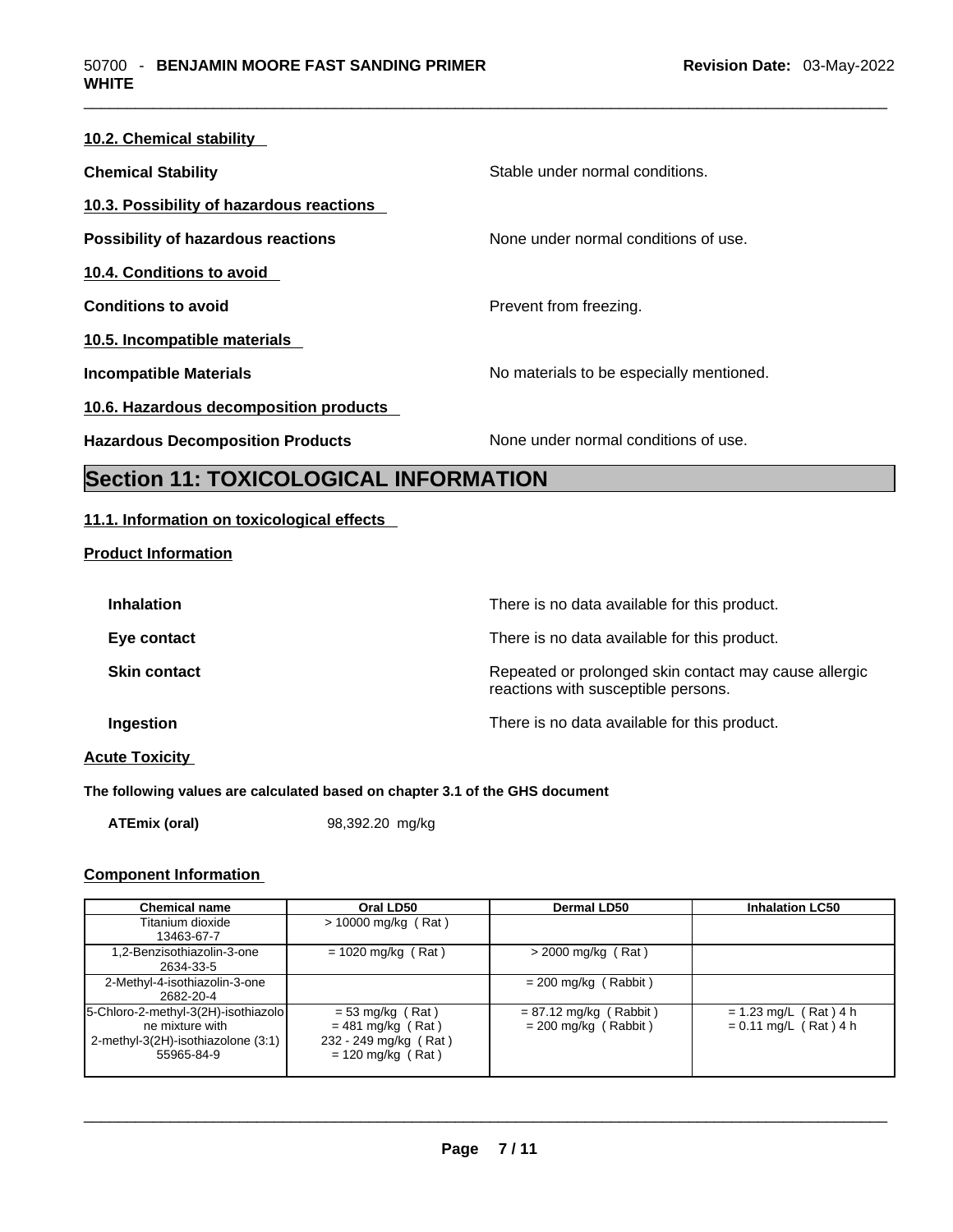| <b>Skin corrosion/irritation</b> | No information available.            |
|----------------------------------|--------------------------------------|
| Eye damage/irritation            | No information available.            |
| <b>Sensitization</b>             | May cause an allergic skin reaction. |
| <b>Mutagenic Effects</b>         | No information available.            |

#### **Carcinogenic effects**

The table below indicates whether each agency has listed any ingredient as a carcinogen.

| <b>Chemical name</b>      | - -<br><b>Union</b> | <b>IARC</b>                         |
|---------------------------|---------------------|-------------------------------------|
| $-$<br>dioxide<br>ïtanium |                     | 2В<br>Possible Human<br>⊦Carcinoɑen |
| $13463 - 67 - 6$          |                     |                                     |

• Although IARC has classified titanium dioxide as possibly carcinogenic to humans (2B), their summary concludes: "No significant exposure to titanium dioxide is thought to occur during the use of products in which titanium dioxide is bound to other materials, such as paint."

#### **Legend**

IARC - International Agency for Research on Cancer

| <b>Reproductive Effects</b>     | No information available. |
|---------------------------------|---------------------------|
| <b>Developmental Effects</b>    | No information available. |
| <b>STOT - single exposure</b>   | No information available. |
| <b>STOT - repeated exposure</b> | No information available. |
| <b>Neurological Effects</b>     | No information available. |
| <b>Target organ effects</b>     | No information available. |
| <b>Symptoms</b>                 | No information available. |
| <b>Aspiration Hazard</b>        | No information available. |

# **Section 12: ECOLOGICAL INFORMATION**

#### **12.1. Toxicity**

The environmental impact of this product has not been fully investigated

| <b>Chemical name</b>                | Algae/aguatic plants             | Fish                            | Crustacea                           |
|-------------------------------------|----------------------------------|---------------------------------|-------------------------------------|
| Talc                                |                                  | LC50: >100g/L (96h, Brachydanio |                                     |
| 14807-96-6                          |                                  | rerio)                          |                                     |
| 5-Chloro-2-methyl-3(2H)-isothiazolo | EC50: 0.11 - 0.16mg/L (72h,      | $LC50: = 1.6$ mg/L (96h,        | EC50: $=4.71$ mg/L (48h, Daphnia    |
| ne mixture with                     | Pseudokirchneriella subcapitata) | Oncorhynchus mykiss)            | magna)                              |
| 2-methyl-3(2H)-isothiazolone (3:1)  | EC50: 0.03 - 0.13mg/L (96h,      |                                 | EC50: 0.12 - 0.3mg/L (48h, Daphnia) |
| 55965-84-9                          | Pseudokirchneriella subcapitata) |                                 | magna)                              |
|                                     |                                  |                                 | EC50: 0.71 - 0.99mg/L (48h,         |
|                                     |                                  |                                 | Daphnia magna)                      |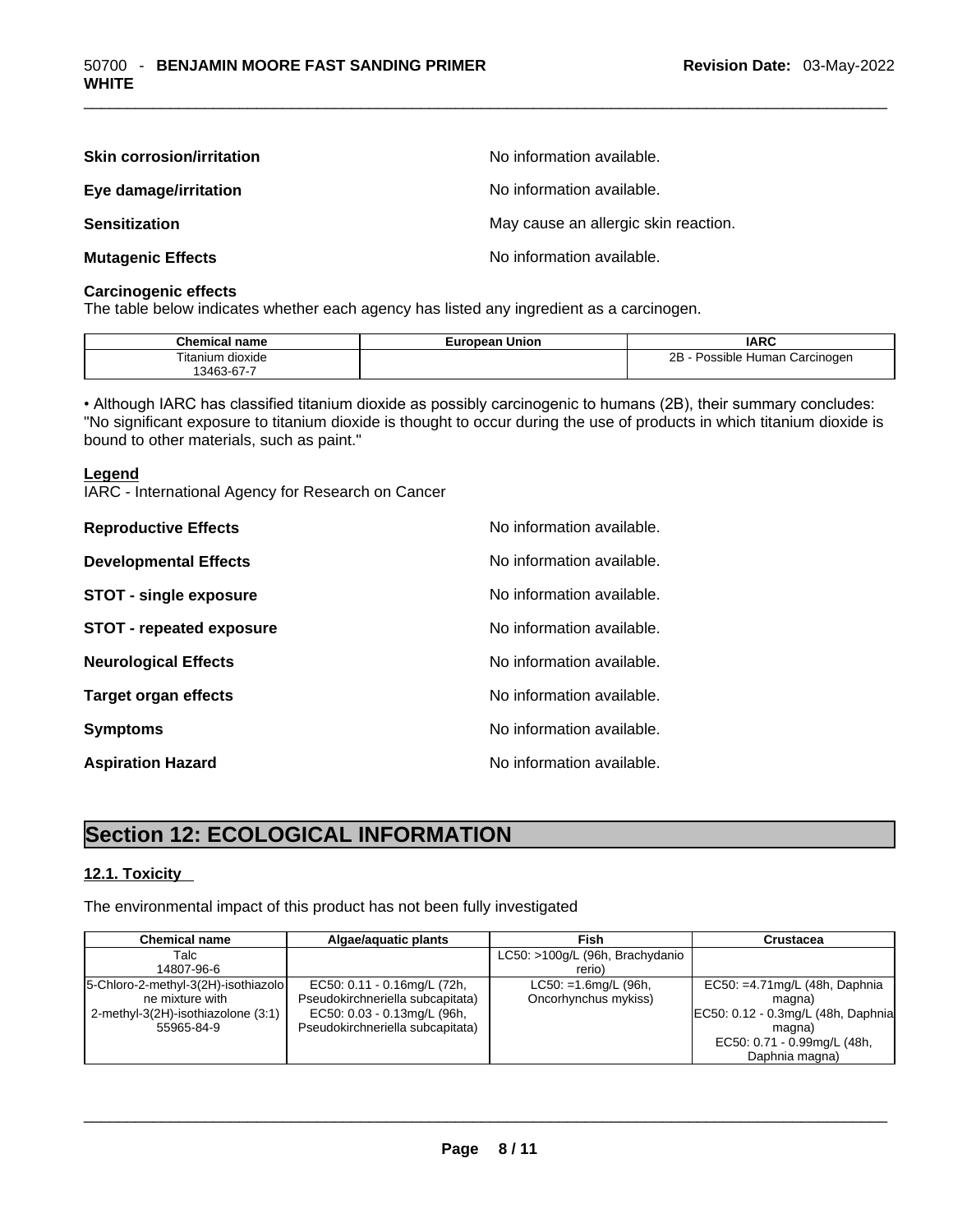#### **12.2. Persistence and degradability**

#### **Persistence / Degradability No information available.**

#### **12.3. Bioaccumulative potential**

**Bioaccumulation No information available.** No information available.

| <b>Chemical name</b>                               | <b>Partition coefficient</b> |
|----------------------------------------------------|------------------------------|
| 1,2-Benzisothiazolin-3-one                         | 1.3                          |
| 2634-33-5                                          |                              |
| 5-Chloro-2-methyl-3(2H)-isothiazolone mixture with | $-0.71 - 0.75$               |
| 2-methyl-3(2H)-isothiazolone (3:1)                 |                              |
| 55965-84-9                                         |                              |

#### **12.4. Mobility in soil**

**Mobility** in soil **Mobility** in soil

**Mobility in Environmental Media** Noinformation available.

#### **12.5. Results of PBT and vPvB assessment**

**PBT** and **vPvB** assessment No information available.

| <b>Chemical name</b>                                                                                   | <b>PBT and vPvB assessment</b>                                   |
|--------------------------------------------------------------------------------------------------------|------------------------------------------------------------------|
| Titanium dioxide<br>13463-67-7                                                                         | The substance is not PBT / vPvB PBT assessment<br>does not apply |
| Talc<br>14807-96-6                                                                                     | The substance is not PBT / vPvB                                  |
| Kaolin, calcined<br>66402-68-4                                                                         | PBT assessment does not apply                                    |
| .2-Benzisothiazolin-3-one<br>2634-33-5                                                                 | The substance is not PBT / vPvB                                  |
| 2-Methyl-4-isothiazolin-3-one<br>2682-20-4                                                             | The substance is not PBT / vPvB                                  |
| 5-Chloro-2-methyl-3(2H)-isothiazolone mixture with 2-methyl-3(2H)-isothiazolone<br>(3:1)<br>55965-84-9 | The substance is not PBT / vPvB                                  |

#### **12.6. Other adverse effects**

**Other adverse effects No information available No information available** 

## **Section 13: DISPOSAL CONSIDERATIONS**

#### **13.1. Waste treatment methods**

| <b>Waste from Residues/Unused Products</b> | Dispose of in accordance with the European Directives on<br>waste and hazardous waste. |
|--------------------------------------------|----------------------------------------------------------------------------------------|
| <b>Contaminated Packaging</b>              | Empty containers should be taken for local recycling,<br>recovery or waste disposal.   |
| <b>EWC waste disposal No</b>               | No information available                                                               |
|                                            |                                                                                        |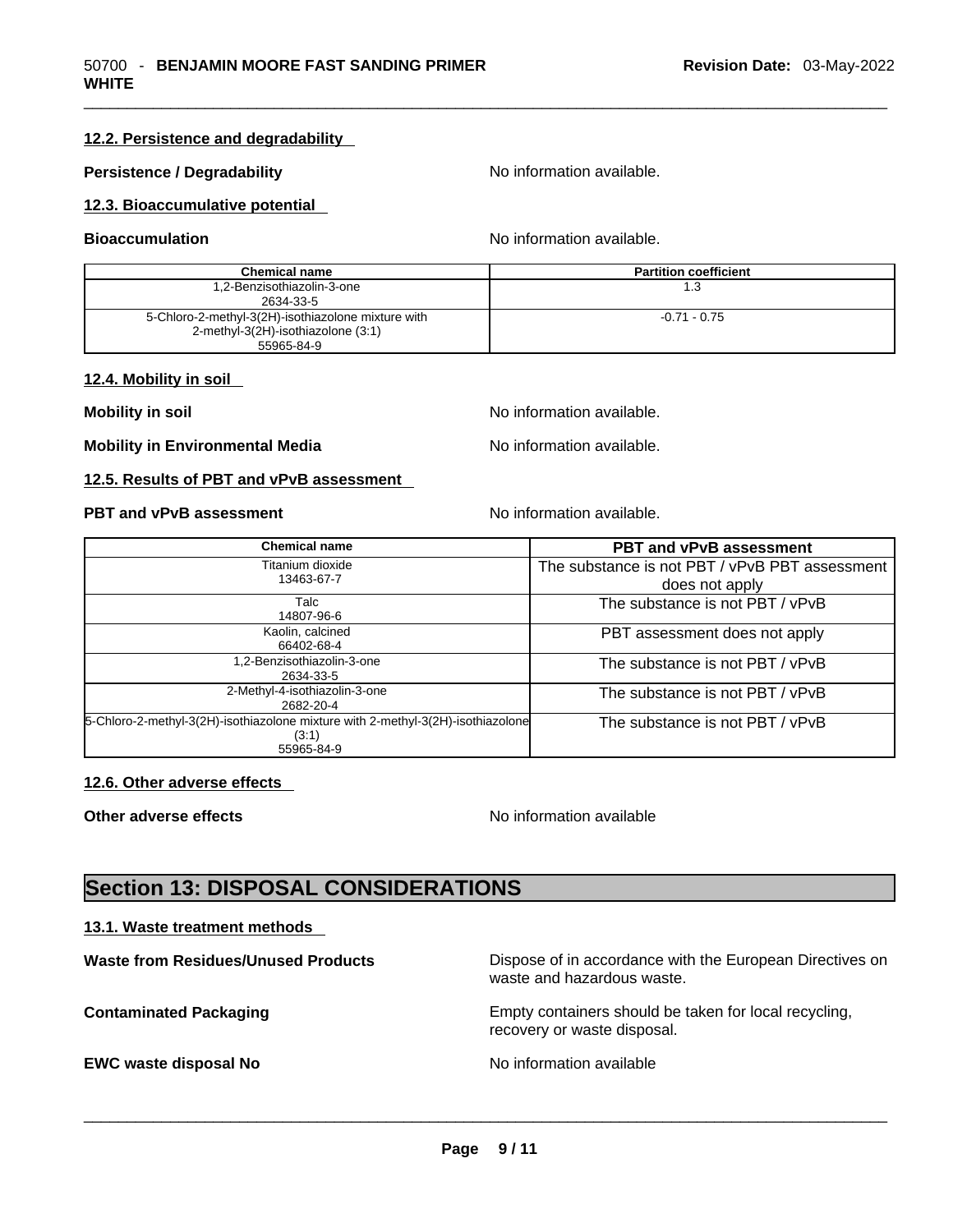**Other Information Other Information Intervellence in the Waste codes should be assigned by the user based on the** application for which the product was used.

# **Section 14: TRANSPORT INFORMATION**

| <b>IMDG</b> | Not regulated |
|-------------|---------------|
| RID         | Not regulated |
| <b>ADR</b>  | Not regulated |
| <b>ADN</b>  | Not regulated |
| <b>IATA</b> | Not regulated |

### **Section 15: REGULATORY INFORMATION**

#### **15.1. Safety, health and environmental regulations/legislation specific for the substance or mixture**

#### **Occupational Illnesses (R-463-3, France)**

| Chemical name                           | French RG number |
|-----------------------------------------|------------------|
| Talc<br>14807-96-6                      | <b>RG 25</b>     |
| 1,2-Benzisothiazolin-3-one<br>2634-33-5 | <b>RG 65</b>     |

#### **European Union**

Take note of Directive 98/24/EC on the protection of the health and safety of workers from the risks related to chemical agents at work

#### **International Inventories**

| <b>AICS</b><br><b>DSL: Canada</b>                        | No - Not all of the components are listed.<br>Yes - All components are listed or exempt. |
|----------------------------------------------------------|------------------------------------------------------------------------------------------|
| <b>EINECS: European Union Inventory of Existing</b>      | No - Not all of the components are listed.                                               |
| <b>Substances</b>                                        |                                                                                          |
| <b>ENCS</b> - Japan Existing and New Chemical Substances | No - Not all of the components are listed.                                               |
| <b>IECSC - China Inventory of Existing Substances</b>    | No - Not all of the components are listed.                                               |
| <b>KECL</b>                                              | No - Not all of the components are listed.                                               |
| <b>PICCS Philippines Inventory of Chemicals and</b>      | No - Not all of the components are listed.                                               |
| <b>Chemical Substances</b>                               |                                                                                          |
| <b>TSCA: United States</b>                               | Yes - All components are listed or exempt.                                               |
|                                                          |                                                                                          |

#### **Legend**

**AICS** - Australian Inventory of Chemical Substances **DSL/NDSL** - Canadian Domestic Substances List/Non-Domestic Substances List **IECSC** - China Inventory of Existing Chemical Substances  **EINECS/ELINCS** - European Inventory of Existing Chemical Substances/European List of Notified Chemical Substances **ENCS** - Japan Existing and New Chemical Substances **KECL** - Korean Existing and Evaluated Chemical Substances